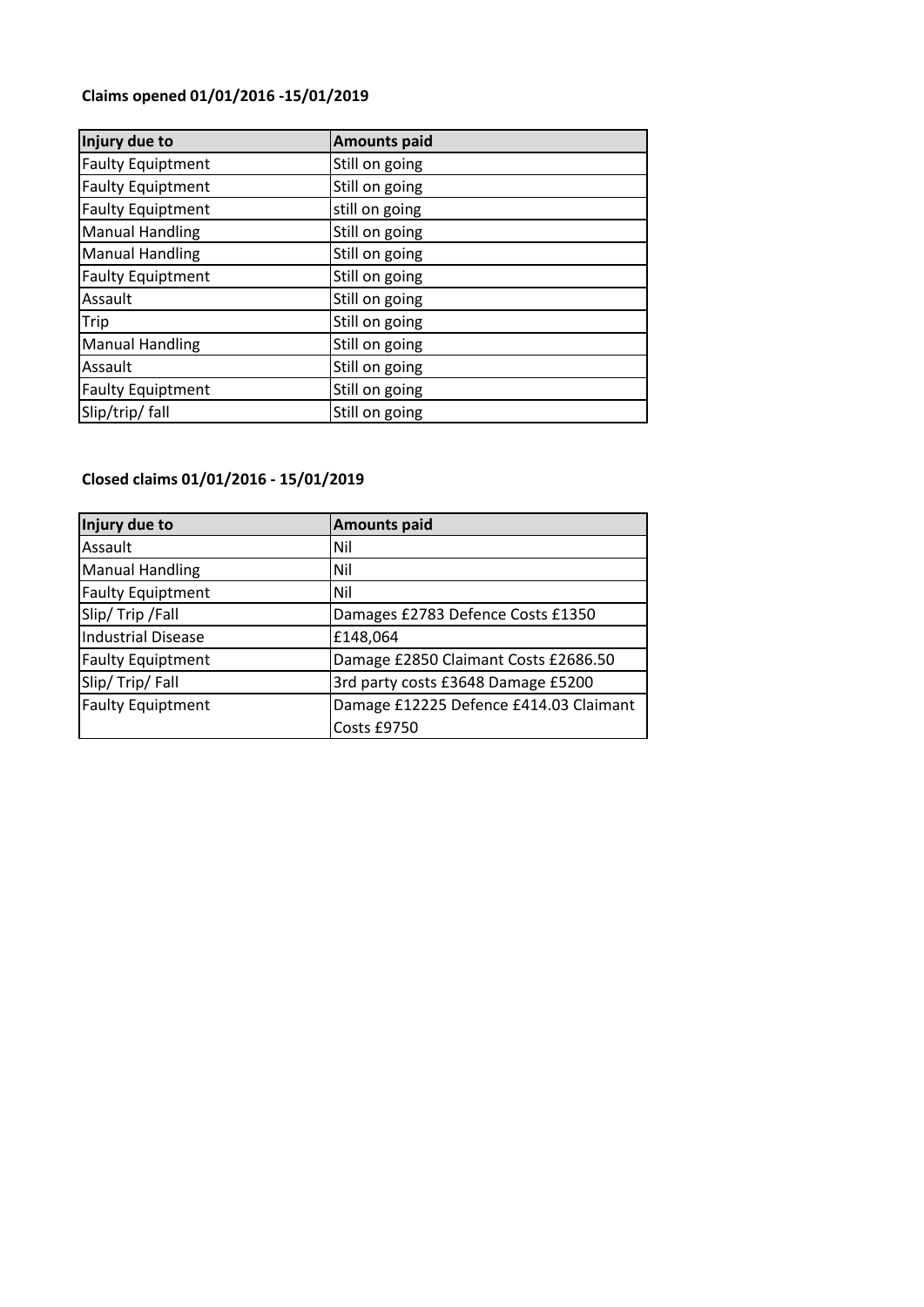| <b>Claimants Job role</b> |  |
|---------------------------|--|
| Midwife                   |  |
| <b>Ward Clerk</b>         |  |
| Midwife                   |  |
| Midwife                   |  |
| <b>HCA</b>                |  |
| Nurse                     |  |
| Consultant                |  |
| <b>Ward Clerk</b>         |  |
| <b>Nurse</b>              |  |
| Security                  |  |
| Domestic                  |  |
| Nurse                     |  |

| <b>Claimants Job role</b> |
|---------------------------|
| <b>HCA</b>                |
| Domestic                  |
| <b>Nurse</b>              |
| <b>Nurse</b>              |
| Maintenance               |
| <b>HCA</b>                |
| <b>Nurse</b>              |
| <b>HCA</b>                |
|                           |